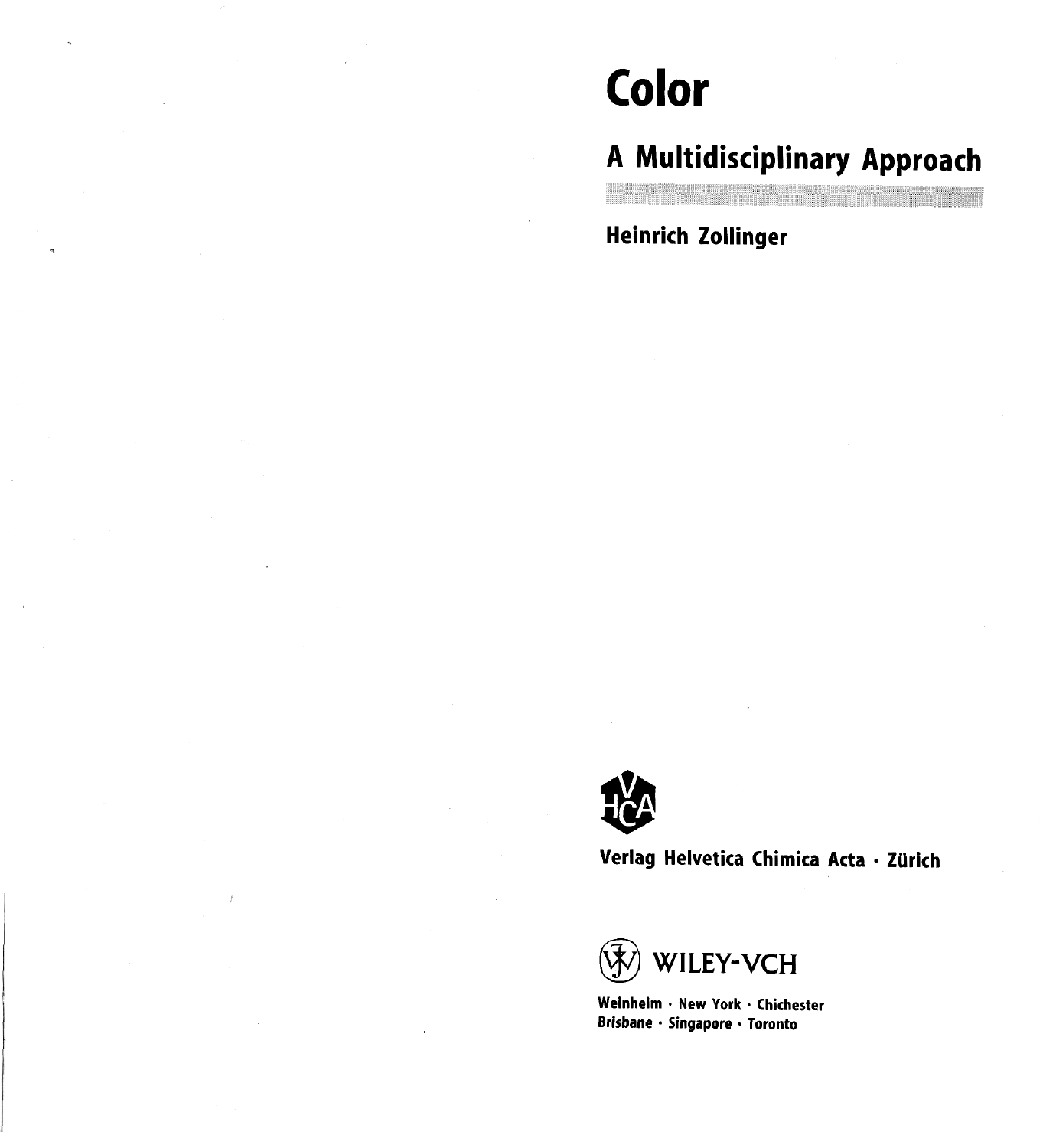$\ddot{\phantom{1}}$ 

## **Contents**

**TABLES IN THE REAL** 

鷚

|                                                                                                      | 1                                                                                                                                                                                                                                                                                                                                                                                                                                                                                                   |
|------------------------------------------------------------------------------------------------------|-----------------------------------------------------------------------------------------------------------------------------------------------------------------------------------------------------------------------------------------------------------------------------------------------------------------------------------------------------------------------------------------------------------------------------------------------------------------------------------------------------|
| What Do We Mean by Color?<br>1.1.                                                                    | $\mathbf{1}$                                                                                                                                                                                                                                                                                                                                                                                                                                                                                        |
|                                                                                                      | 3                                                                                                                                                                                                                                                                                                                                                                                                                                                                                                   |
|                                                                                                      | 11                                                                                                                                                                                                                                                                                                                                                                                                                                                                                                  |
| 2.1.                                                                                                 | $\mathbf{11}$                                                                                                                                                                                                                                                                                                                                                                                                                                                                                       |
|                                                                                                      | 18                                                                                                                                                                                                                                                                                                                                                                                                                                                                                                  |
| 2.3.                                                                                                 | 21                                                                                                                                                                                                                                                                                                                                                                                                                                                                                                  |
| 2.4. Peacock's Colors: A Phenomenon of Interference                                                  | 28                                                                                                                                                                                                                                                                                                                                                                                                                                                                                                  |
| 2.5. How Many Causes of Color Do We Know?                                                            | 36                                                                                                                                                                                                                                                                                                                                                                                                                                                                                                  |
|                                                                                                      | 41                                                                                                                                                                                                                                                                                                                                                                                                                                                                                                  |
| 3.1.                                                                                                 | 41                                                                                                                                                                                                                                                                                                                                                                                                                                                                                                  |
| 3.2.                                                                                                 | 46                                                                                                                                                                                                                                                                                                                                                                                                                                                                                                  |
| 3.3.                                                                                                 | 49                                                                                                                                                                                                                                                                                                                                                                                                                                                                                                  |
|                                                                                                      | 56                                                                                                                                                                                                                                                                                                                                                                                                                                                                                                  |
|                                                                                                      | 63                                                                                                                                                                                                                                                                                                                                                                                                                                                                                                  |
|                                                                                                      | 63                                                                                                                                                                                                                                                                                                                                                                                                                                                                                                  |
|                                                                                                      | 71                                                                                                                                                                                                                                                                                                                                                                                                                                                                                                  |
|                                                                                                      | 79                                                                                                                                                                                                                                                                                                                                                                                                                                                                                                  |
| 5.1. Perception and Cognition of Color                                                               | 79                                                                                                                                                                                                                                                                                                                                                                                                                                                                                                  |
| Anatomy of the Human Eye<br>5.2.                                                                     | 81                                                                                                                                                                                                                                                                                                                                                                                                                                                                                                  |
| 5.3.                                                                                                 | 87                                                                                                                                                                                                                                                                                                                                                                                                                                                                                                  |
| 5.4.                                                                                                 | 93                                                                                                                                                                                                                                                                                                                                                                                                                                                                                                  |
| 5.5.                                                                                                 | 103                                                                                                                                                                                                                                                                                                                                                                                                                                                                                                 |
|                                                                                                      | 112                                                                                                                                                                                                                                                                                                                                                                                                                                                                                                 |
|                                                                                                      | 123                                                                                                                                                                                                                                                                                                                                                                                                                                                                                                 |
|                                                                                                      | 123                                                                                                                                                                                                                                                                                                                                                                                                                                                                                                 |
|                                                                                                      | 125                                                                                                                                                                                                                                                                                                                                                                                                                                                                                                 |
|                                                                                                      | 127                                                                                                                                                                                                                                                                                                                                                                                                                                                                                                 |
|                                                                                                      | 136                                                                                                                                                                                                                                                                                                                                                                                                                                                                                                 |
| 6.5. Influence of Culture on Color Naming                                                            | 141                                                                                                                                                                                                                                                                                                                                                                                                                                                                                                 |
|                                                                                                      |                                                                                                                                                                                                                                                                                                                                                                                                                                                                                                     |
| Color in Art and in Other Cultural Activities                                                        | 161                                                                                                                                                                                                                                                                                                                                                                                                                                                                                                 |
| Color in European Art from Antiquity to Gothic<br>7.1.<br>7.2. From Renaissance to Neo-Impressionism | 161                                                                                                                                                                                                                                                                                                                                                                                                                                                                                                 |
|                                                                                                      | 2.2. Color by Refraction: Newton's Experiments<br>3.4. Correlations between Chemical Structure and Color<br>4.2. Color: Harmony or Contrasts?<br>Photochemistry in the Retina<br>What the Eye 'Tells' the Brain<br>Psychophysical Investigations into Color Vision<br>5.6. Color Vision in Animals<br>6.1. From Color Chemistry to Color Linguistics<br>6.2. The Phenomenon of 'Human Language'<br>6.3. Categorization of the Color Space by Color Naming<br>6.4. Color and Phonological Universals |

<u> Alban a Tanzania (Alban a Tanzania) a Tanzania (Alban a Tanzania (Alban a Tanzania (Alban a Tanzania (Alban a</u>